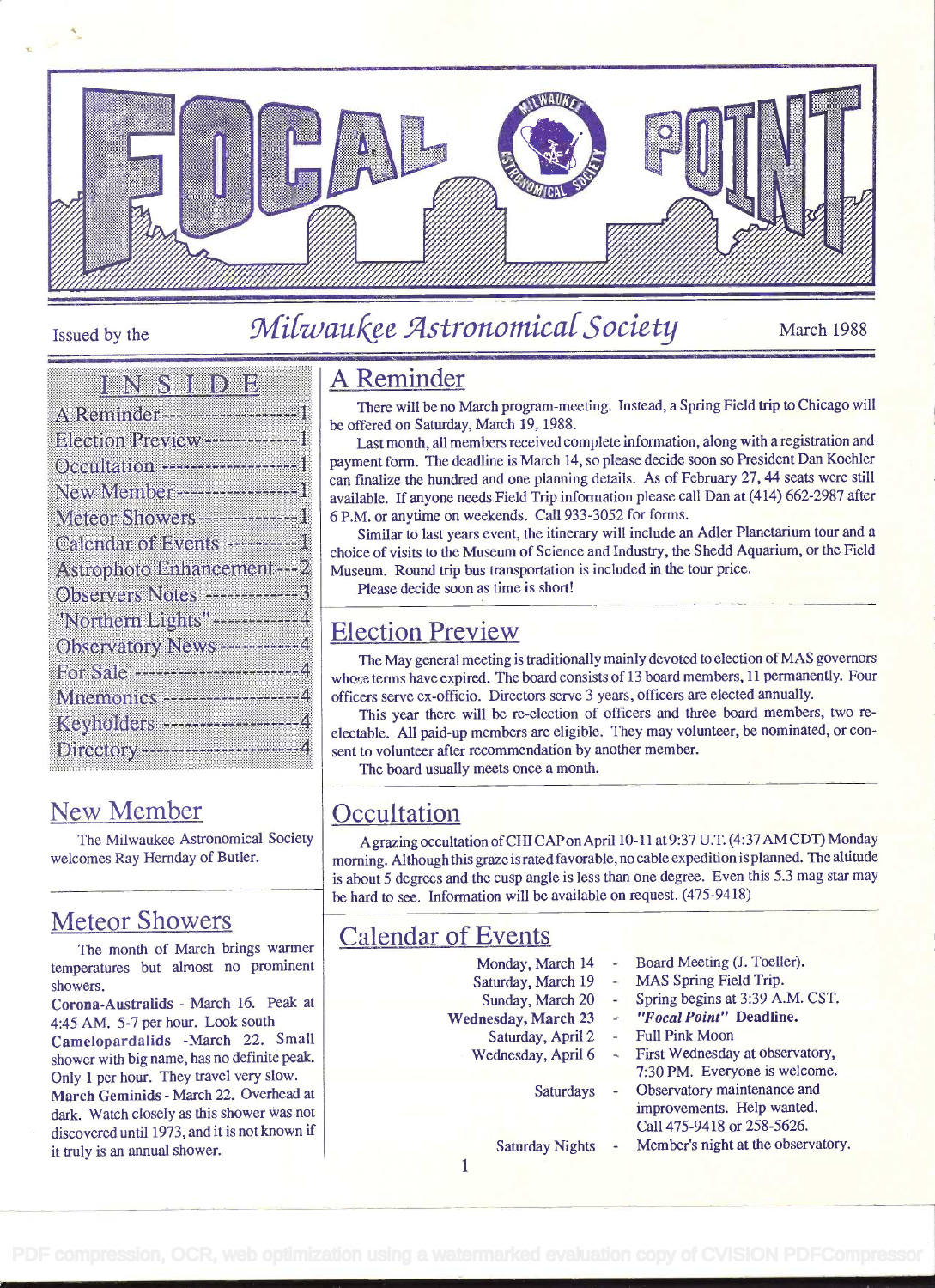#### Astrophoto Contrast Enhancement

This may sound a little crazy. Would you take a picture with slide film, develop it as a negative, and then re-photograph the negative to turn it back into a slide (which you had in the first place)? Well if you do, don't tell your friends, because they will think you are nuts! But, there just might be a very good reason for going through that involved process.

In deep-sky astrophotography we are often dealing with subjects which have very intrinsic contrast. Consequently, the astrophotographer is constantly striving to increase the contrast of his photos in order to make the details of the subject more pronounced.

<sup>I</sup>have been experimenting with a technique which does, indeed, increase the contrast of normally low contrast deep-sky objects. This technique, which was developed by Dr. Jack Marling of Lumicon, basically involves developing all color film as a negative and then converting the negatives into a color slide. The whole process works something like this:

You begin by shooting your astrophotos with the gas hypersensitized color film of your choice. You may use either film for prints or slides. But the important thing is to ALWAYS develop the film as a negative, even the slide film. This usually requires the C-4 i process.

The next step is to convert the negativeback into a slide. This is where the greatest contrast enhancement is gained, and is accomplished by taking a picture of the color negative using special C-41 process slide film. The film of choice for this step of photographing the negative is Kodak 5072 Vericolor Slide Film. This film is ideal because it bas extremely fine grain, it has high contrast, and it has a colorless film base. Kodak 5072 is only available in 100 foot bulk reels. However, Kodak markets a 36-exposure cassette version under the name SO-<br>279.

279. To perform this step I obtained a low cost slide duplicator (about \$50). The duplicator fits onto my 35mm camera in place of a lens. The color negative is inserted into the duplicator and the whole set-up is pointed at a bare light bulb which serves as the light source.

Dr. Marling recommends using a normal 100 watt white light bulb. However, in my tests I found that unsatisfactory for two reasons. The relative low intensity of the light resulted in longer exposures; and the resultant slides had a strong blue tint. The light source I finally settled on was the General Electric B1 Photo Flood (BCA-No.1), thanks to the suggestions of Dick Wiesen. This blue light bulb is available in most photo stores. The Bi is a very intense light resulting in shorter exposures, plus it yields a nice black sky background. I position the bare bulb about 5 inches away from the aperture of the slide duplicator.

Also through experimentation, I determined that the proper exposure was about 1 or 2 seconds. However, this could vary greatly depending upon many factors including the f/ratio of the duplicator, the particular emulsions of both the negative and slide films, the light source, and the filters which are being used. It is only through extensive experimentation thatthe optimum exposure time will be determined. Remember, the longer the exposure, the DARKER the result (which is reversed from normal exposures where longer means lighter).

This method also allows you to control the color balance. In fact, it requires it. Due to the color response of both the original film and the film used to make the slides, the color balance of the end product will be pret can now be in complete control of the resultant colors. What you need is a set of 2" x 2" color correcting filters. These filters are available in "units" which designate the density of the particular color. You will probably need a 10, 20, and 40 of each of the colors of yellow, magenta, and cyan. They are designated as CCuucc; where CC is "Color Correcting", uu is the density in units, and c is the color. So, a filter of 20 units of yellow would be CC2OY.

The filters are placed between the light source and the negative being photographed. Again, experimentation will be required to determine the proper filter "pack" for each negative emulsion you use. Basically, to remove excess blue from the slides, add cyan or subtract yellow. To remove excess red, add equal amounts of yellow and magenta, or subtract cyan. To remove excess green, subtract magenta. Once you have determined the proper filter pack for a particular negative type, write it down so you will have a good starting point next

time. For Konica SR1600 or Fujichrome 400 color negatives and a Bi Photo Flood, here are the filter packs I use:

#### Galaxies - CC2OC Nebulae - CC2Oc + CC1OM

Note: For nebulae the cyan seems to control the color of the background and the magenta the nebula itself.

If you prefer to see M42 a little more red, subtract magenta.

With a 100 watt white light bulb here are the starting filter packs recommended by Dr. Jack Marling:

| <b>Film Negative</b>  | Yellow   | Magenta | Cyan     |  |
|-----------------------|----------|---------|----------|--|
| Konica SR1600         | 40       | 10      | $\infty$ |  |
| Kodak VR200           | 10       | 30      | 00       |  |
| Kodak VR1000          | $\infty$ | 00      | 20       |  |
| Fujichrome RD100      | 30       | 10      | $\infty$ |  |
| <b>Fujichrome 400</b> | 40       | 10      | $\infty$ |  |
| <b>Fuji HR1600</b>    | $\Omega$ | 00      | 00       |  |
|                       |          |         |          |  |

Obtaining the correct color balance is probably the most difficult part of the whole process. It requires extensive trial and error testing. However, once you have established the correct filter pack for your particular configuration of films and lights, you can get slides of objects that look like you think they should look.

This technique may seem like a lot of work. And it is! But, if you want to obtain a near-black sky background, and higher contrast photos this is the way to do it. I am convinced that this method results in substantially better astrophotos, and I now use it exclusively. Even when I shoot astrophotos with slide film, I still develop them as a negative and then take them through the conversion process. The results are definitely worth the effort.

are definitely worth the effort.<br>As with most tricks employed by astrophotographers, a great deal of trial and error is needed to perfect the system. In my case it required<br>As with most tricks employed by astrophotographer a lot of film, and a lot of much appreciated help and guidance from fellow MAS member, Dick Wiesen. But it is the development of these special techniques which makes our avocation so much fun. So, if you feel like experimenting (and what good astrophotographer doesn't) pick up a few rolls of S)-279, a light, a few filters and give it a try. I think you will be pleased with the results.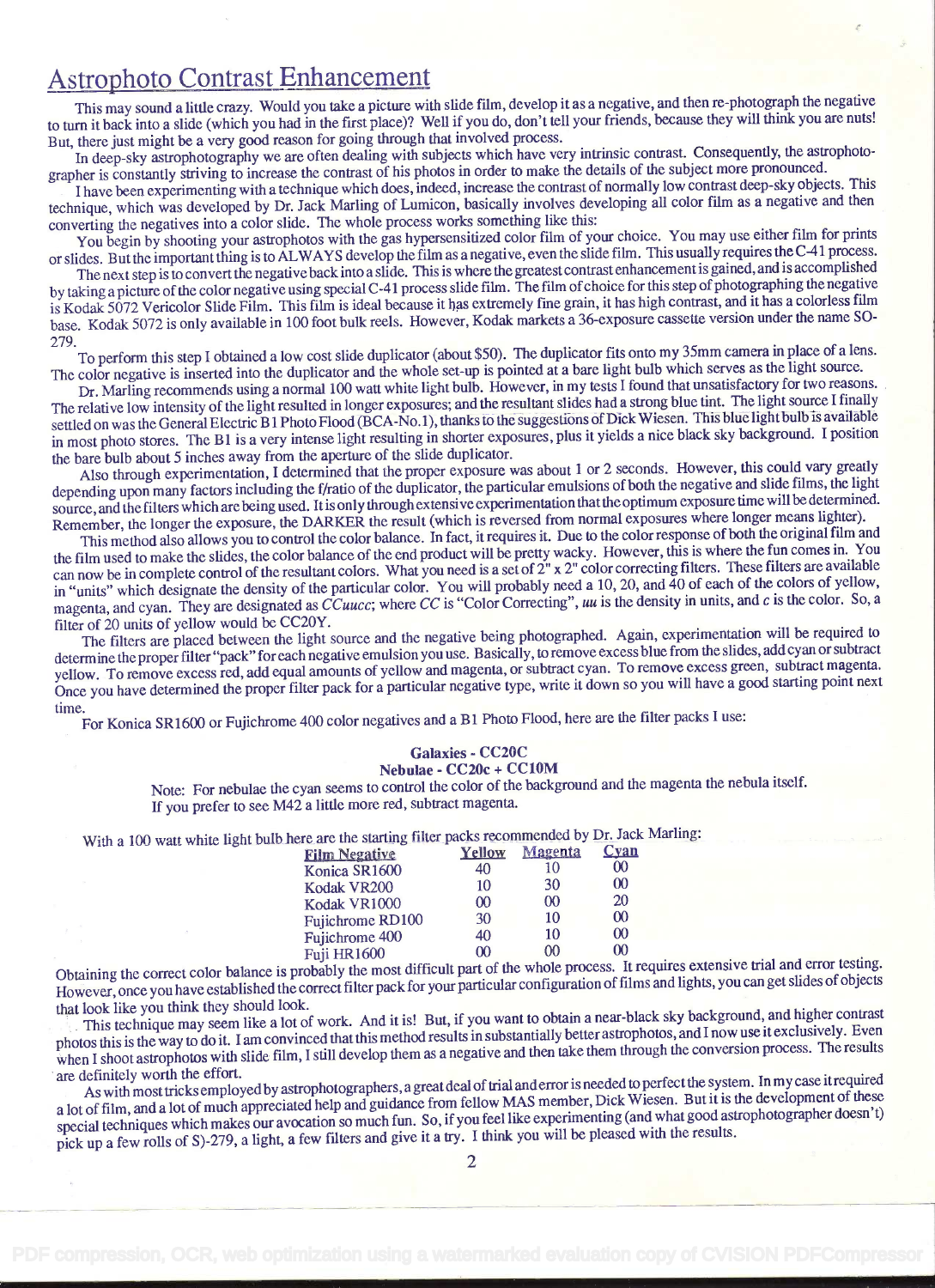### Observer's Notes by Lee Keith

| <b>Designations:</b>     | NGC 457, H42 <sup>7</sup>                                                                                     |
|--------------------------|---------------------------------------------------------------------------------------------------------------|
| <b>Specifications:</b>   | Galactic Clusterin Cassiopeia.                                                                                |
|                          | R.A. = 1h 19.1m Dec. = $+58^{\circ}$ 20' (epoch 2000)                                                         |
|                          | Size: 30': 7th magnitude                                                                                      |
| <b>General Location:</b> | Near the central portion of the "W" of Cassiopeia, adjacent to PHI Cass; 2° southwest of 3rd mag. DELTA Cass. |
|                          | Right Angle Sweep: Starting at DELTA Cass., sweep 2° south and 0.5° west.                                     |

#### REFERENCES:

ASTRONOMY Magazine. August 1987. p87:

The brightest stars of NGC 457 are arranged in distinct lines and curves, outlining the apparent form of an owl. The two bright field stars, PHI and HD 7902, represent the bird's  $\epsilon \ll \epsilon$ , A rectangular clump of 9th & 10th magnitude stars traces a body, and scattered curving rows of fainter stars outline an owl's wings, which extend roughly N-S... has acquired the nickname "the Owl Cluster." ... the brightest cluster member, a 8.6 magnitude star, has a distinctly ruddy orange color....Although NGC 457 was not included in Messier's catalog, . . . a look at this group of stars should convince you it is one of the finest in the northern sky.

Webb Society Deep Sky Observer's Handbook Vol 3. p52:

(10") Triangles of 9 mag stars grouped mainly to the W; stars concentrated in small groups.

(8") 25 stars plus fainter ones in a 25' field.

(6") Fine group of large and small stars; no sign of nebulosity formed by unresoved members; 10'dia.

 $(10x50)$  Easily resolvable and very bright; stars scattered and pointing in a northerly direction.

Observe the Herschel Obiects (Pub by the Astronomical League):

Mag 7.5, open cluster in Cassiopeia, 10' in size. Some 50 stars counted in this large cluster of prominent bright stars. Resembling some type of bug! What do you see here in this rich and scattered cluster? Located in same field as PHI Cass. (8" Starliner, 48x)

#### Burnham's Celestial Handbook, p530:

Bright, large, pretty rich, 10' diameter, 100 stars, mags 8... Class E (moderately concentrated), PHI Cass on edge of group....NGC 457 is a rather young star group. In the main mass of the cluster, the brightest star is a red supergiant of type MO, of apparent mag 8.6, and absolute mag -5.2. The true luminosity is about 10,000 times that of the Sun. . . .as a standard of comparison, our sun at <sup>a</sup>distance of [the cluster] 9300 light years, would appear as a star of magnitude 17.3! Such a consideration may help the observer to realize.., the true splendor of some of these distant groups of distant suns.



#### VIEWING CONDITIONS

Date:11/22/87 Time: 2:40 UT Seeing: Avg Transparency: 4.5 Observer's Name: Lee Keith Location: MAS Observatory Telescope Type: "B" 12.5" f/7 Other Conditions: Some patchy clouds

#### ADDITIONAL SKETCHES & NOTES

Looks like Aquila. Large and bright. Mainly stars of 7 - 8th magnitude. About 50 stars.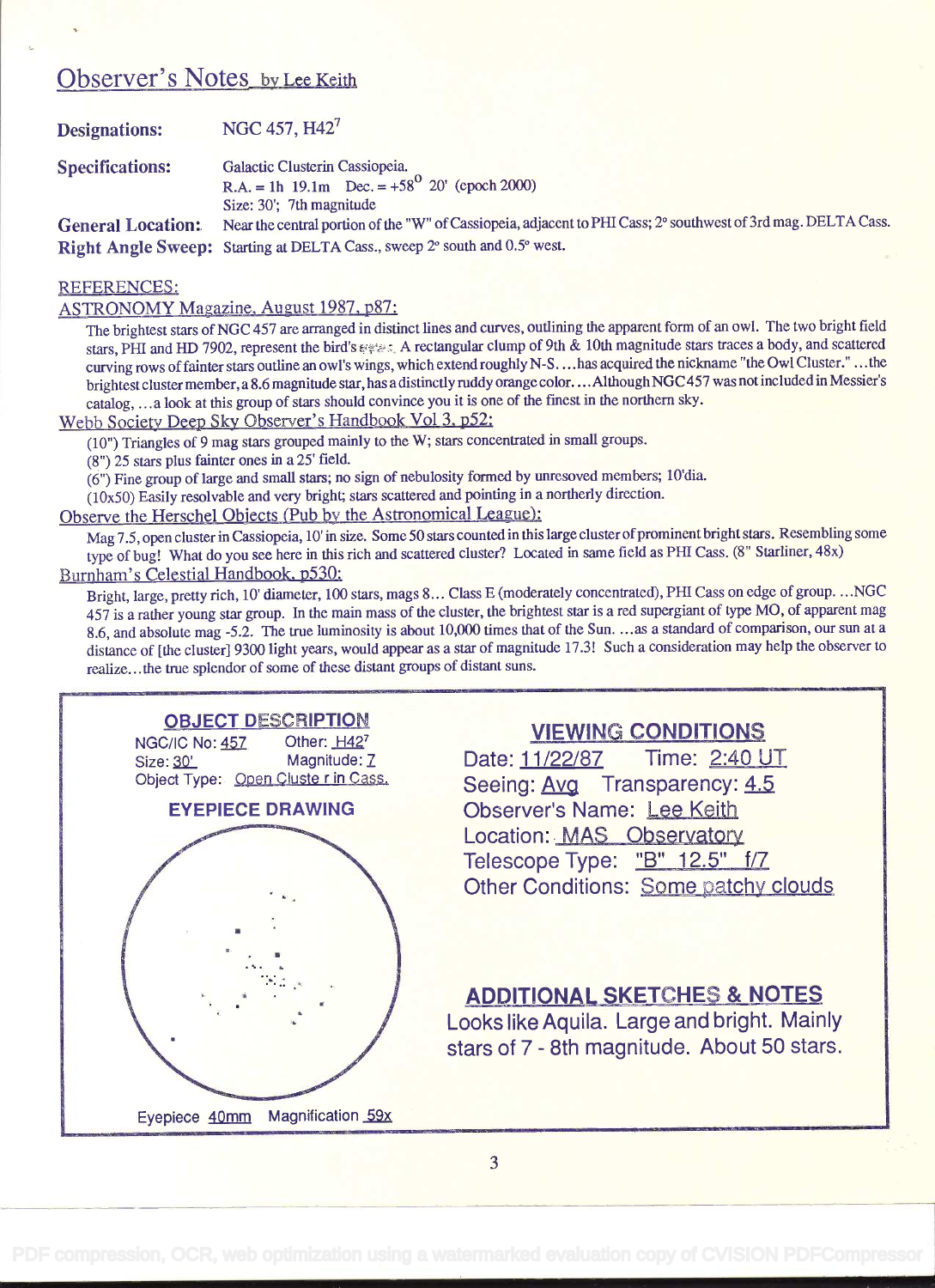#### "Northern Lights"

"Northern Lights' will publish its next issue in April. MAS member and editor, Ray Wendt, Invites you to submit short, newsy astronomical articles, book reports, or an account of some event.

Mail your material to: Ray Wendt 4834 N. 70th Sireet Milwaukee, Wisconsin 53218

Subscriptions are \$2.50 per year for four quarterly issues. MAS members re ceive "Northern Lights" as part of their paid membership.

#### For Sale

Meade 8" Schmidt-Cassegrain reflector. Includes a dew zapper, drive corrector, camera bracket, and other items. Price: \$775.00.

Please call Tom Schmidtkunz at 784 0253 evenings, 277-6049 days.

#### NOTICE!!

The Ma<sub>r</sub> Program Meeting will be on May 20 NOT on the 13 as previously thought, and the NCRAL will be on May 13 - 15. Please disregard anything to the con- trary.

### Keyholders

| March 12 | <b>William Tuerck</b> | 782-2844 |           |
|----------|-----------------------|----------|-----------|
| March 26 | Dr. Wiesen            | 781-4757 | $\alpha$  |
| April 2  | <b>John Asztalos</b>  | 258-5626 | <b>as</b> |
| April 9  | <b>Harry Auchter</b>  | 542-2158 |           |
| April 16 | Paul Borchardt        | 781-0169 |           |



### **Observatory News**

Rumor has it that the guy with the icicle nose will slowly but surely be leaving. His departure will allow Society members the exhilaration of starting the tasks to put our facilities back in A-1 shape!

The bigger jobs and their overseers include painting the Quonset hut interior (Dan Koehler 662-2987), overhauling the "A" - dome shutter cable system (Jim Toeller 352- 7144), refitting the 26" dome shutter (Frank Roldan 423-0210), and installing the 10" Ceolla telescope in the satellite shelter (Paul Borchardt 781-0169). So, needless to say, help is needed, Preparation and painting of the Quonset hut interior is scheduled for Saturday, March 26. Please bring scrapers, brushes, step ladders, and elbow grease. We'll furnish paint.

Please do not drive on the grassy areas. You may notice a sinking feeling! Preferably park in the lower lots.

On a serious note, despite President Dan Koehler's plea, including forgiveness, the observatory's Starlight-i photoelectric photometer has not been returned to its rightful owners, us. The large, heavy instrument in two blue boxes, complete with cables and attachments, is of little, if any, use to anyone except to a person well acquainted with its use. Simply return the instrument or offer information to Dan Koehier, W248-57040 Sugar Maple Drive, Waukesha, Wisconsin 53 186 (662-2987). We promise no questions or legal action.

#### **Mnemonics**

Mnemonics, (the M is silent), are devices to assist the memory. Member Tom Milner offers this one for recalling the spectroscopie classification of stars by temperature: O - B  $-A-F-G-K-M-R-N-S$  (Oh Be A Fine Girl, Kiss Me Right Now Smak!). The temperature decreases with type O as the hottest.

To recall the planets from Mercury to Pluto, use the sentence "Mary's Violet Eyes Made John Stay Up Nights Pondering." (Mercury, Venus, Earth, Mars, Jupiter, Saturn, Uranus, Neptune, Pluto).

To recall the first nine asteroids, use the phrase "Certain Planets Journey Very Ancient Heavens In Faint Magnitudes." (Ceres, Pallas, Juno, Vesta, Astraea, Hebe, Iris, Flora, Metis).

Mnemonic phrases or sentences can be used to recall numbers, each digit by the number of letters in a word. As an example, remember Mars' mean distance from the sun in astronomical units by "a fiery or red planet, spherical" (1.52369).

### **Directory**

|                                           | 4201 W. Highland Blvd.     |  |
|-------------------------------------------|----------------------------|--|
|                                           | Milwaukee, Wisconsin 53208 |  |
| MAS Observatory  18850 W. Observatory Rd. |                            |  |
|                                           | New Berlin, Wisconsin      |  |
|                                           | 542-9071                   |  |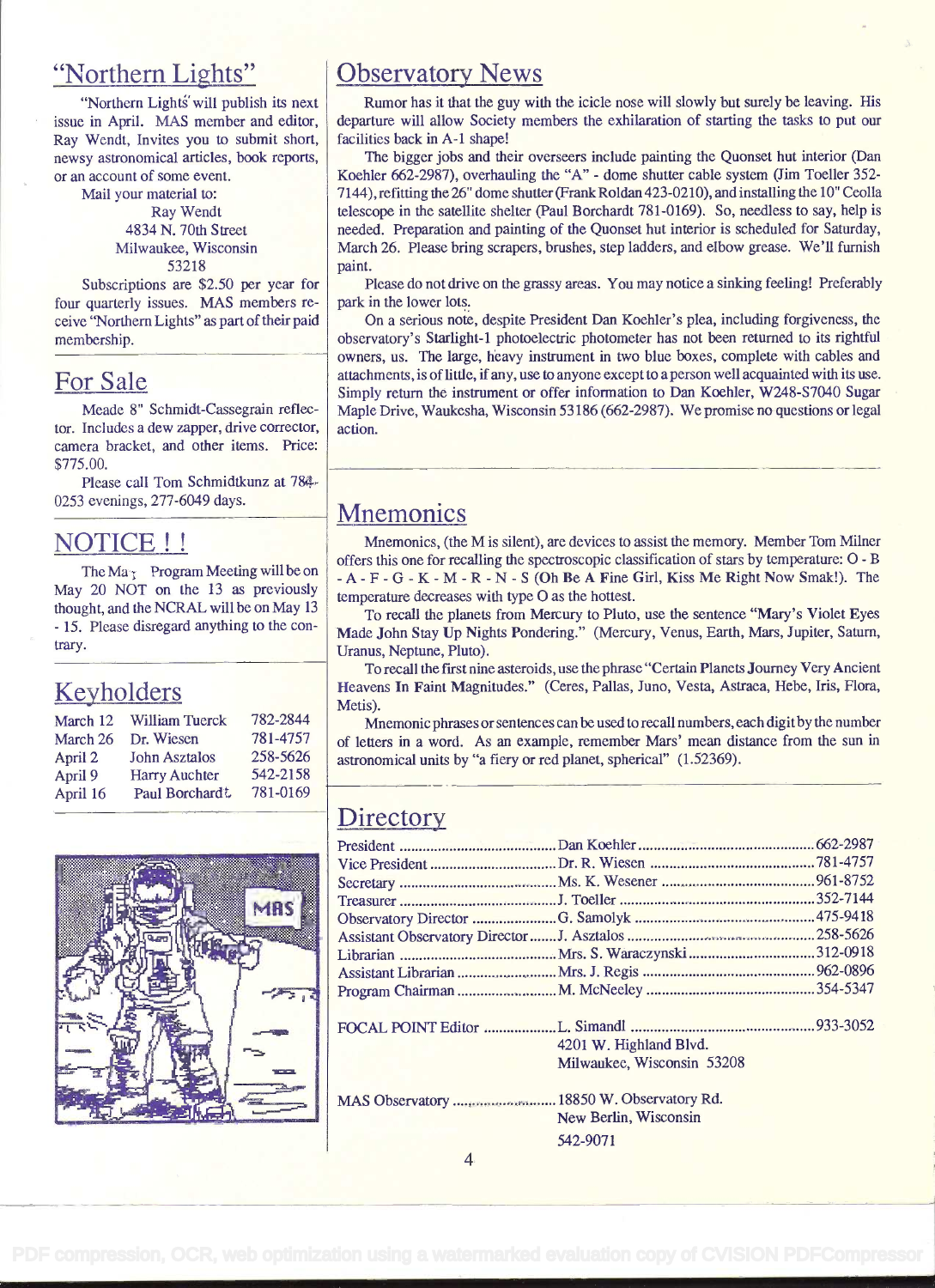A Schedule of Events for the MAS from April to October, 1988

# APRIL

0

| 2       | <b>FULL MOON</b>                                         |
|---------|----------------------------------------------------------|
| 3       | Easter                                                   |
| 6       | <b>First Wednesday</b>                                   |
| 9       | <b>LAST QUARTER</b>                                      |
| 11      | Board of Directors Meeting, 7:30 p.m. at the Observatory |
| 15      | Membership meeting at CATC, 8:00 p.m.                    |
| $15-17$ | Spring Camp-out at Greenbush                             |
| 16      | <b>NEW MOON</b>                                          |
| 23      | <b>FIRST QUARTER</b>                                     |
|         | National Astronomy Day                                   |
|         | Open House for Nat'l Ast. Day at Observatory, 2-11 p.m.  |
|         |                                                          |

## MAY

| Sunday    |           | <b>FULL MOON</b>                                                |
|-----------|-----------|-----------------------------------------------------------------|
| Wednesday | 4         | <b>First Wednesday</b>                                          |
| Monday    | 9         | <b>LAST QUARTER</b>                                             |
|           |           | Board of Directors Meeting, 7:30 p.m., at the Observatory       |
| Fri.-Sun. |           | 13-15 NCRAL Convention, Marquette, MI                           |
| Sunday    | 15        | <b>NEW MOON</b>                                                 |
| Friday    | <b>20</b> | Membership Meeting-ELECTIONS-CATC, 8:00 p.m.                    |
|           |           | Note: Meeting moved due to NCRAL Convention on the 13th - 15th. |
| Monday    | 23        | <b>FIRST QUARTER</b>                                            |
| Monday    | 30        | <b>Memorial Day</b>                                             |
| Tuesday   | 31        | <b>FULL MOON</b>                                                |

## **JUNE**

| Wednesday |    | <b>First Wednesday</b>                                               |
|-----------|----|----------------------------------------------------------------------|
| Tuesday   |    | <b>LAST QUARTER</b>                                                  |
| Monday    | 13 | Board of Directors Meeting, 7:30 p.m., at the Observatory            |
| Tuesday   | 14 | <b>NEW MOON</b>                                                      |
| Wednesday | 22 | <b>FIRST QUARTER</b>                                                 |
| Wednesday | 29 | <b>FULL MOON</b>                                                     |
|           |    | Note: ALL WEEKENDS IN JUNE ARE RESERVED FOR OBSERVATORY MAINTENANCE, |
|           |    | but evenings will be free for observing!!                            |
|           |    |                                                                      |

Note: All members are invited to the "First Wednesday Gatherings" at the Observatory on the first Wednesday of each month, 7:30 p.m.

Call John Aztalos, 258-5626, for details concerning the camp-outs.